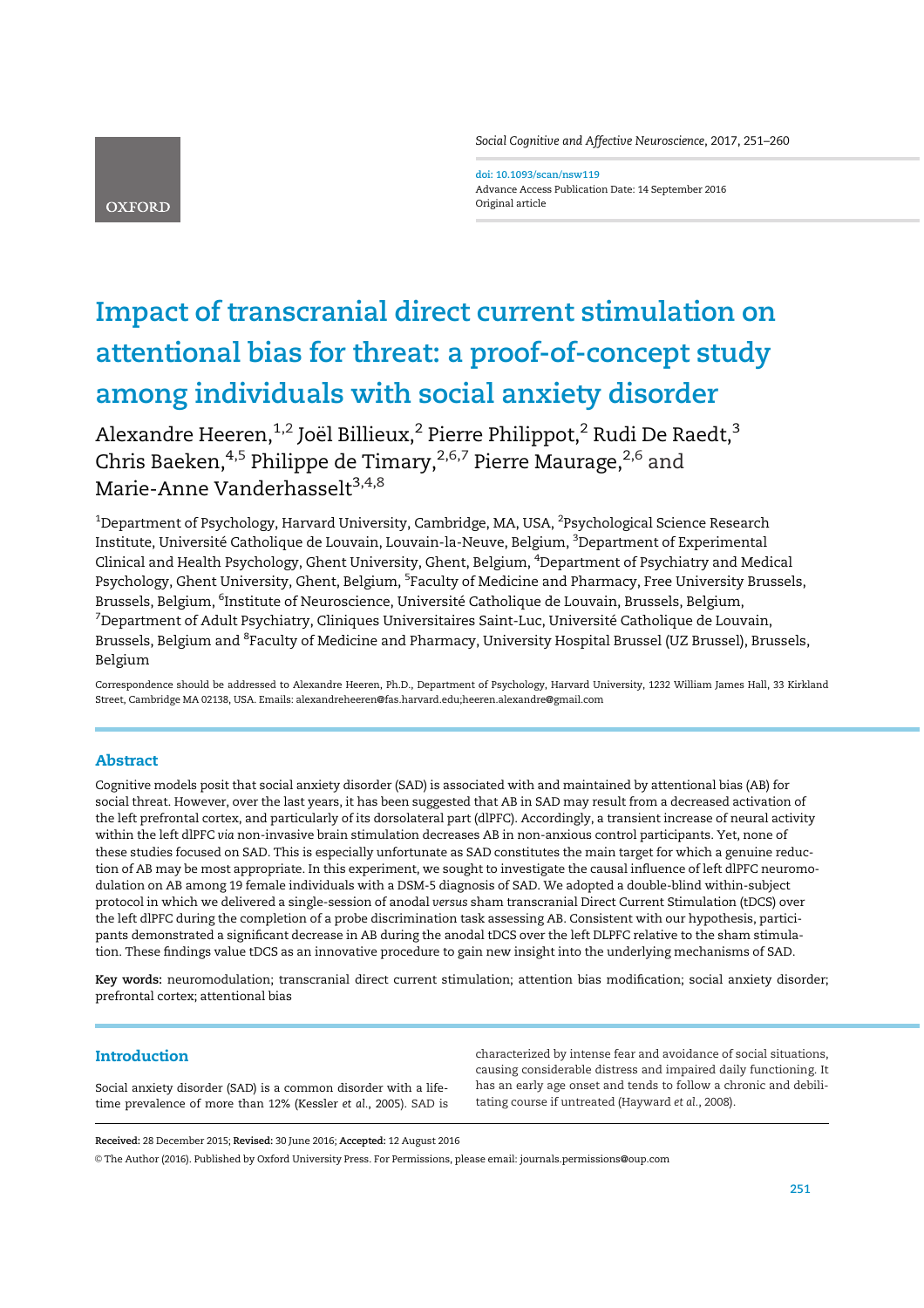As highlighted by Hirsch and Clark (2004), a curious feature of this disorder is that it persists even if most individuals with SAD perform naturalistic exposure to at least some feared social situations on a regular basis in their daily life. One possibility is that people with chronic SAD process information in ways that maintain their anxiety. Accordingly, laboratory studies involving probe detection and probe discrimination tasks indicate that people with SAD respond faster to probes replacing social threat stimuli, such as faces expressing anger or disgust, than to probes replacing neutral cues, thereby exhibiting an attentional bias (AB) for social threat that is absent in non-anxious control participants (for a meta-analysis, see Bantin et al., 2016). As suggested by prominent cognitive models of SAD (Rapee and Heimberg, 1997; Heimberg et al., 2010; for a review, see Wong and Rapee, 2016), AB may causally contribute to increased anxiety proneness, and thereby figures prominently in the maintenance, and perhaps the etiology, of SAD. Accordingly, reducing AB via attention bias modification (ABM) procedures a novel computer-based treatment approach designed to reduce AB for threat by repeatedly directing participants' attention towards neutral stimuli—may yield clinical benefits vis-à-vis SAD symptoms (for a meta-analysis, see Heeren et al., 2015a). Likewise, transiently fostering AB promotes anxiety proneness among non-anxious controls ( MacLeod et al., 2002; Heeren et al., 2012a).

The aforementioned findings thus suggest that AB for threat can be modified so that, when successfully modified, it can reduce SAD symptoms. However, despite the promising initial results, modifying AB had only a very small effect—albeit significant—on reducing AB and SAD symptoms (for a metaanalyses, Mogoase et al., 2014; Heeren et al., 2015a; Linetzky et al., 2015). Yet, as highlighted by Grafton and MacLeod (2016), most of the studies that failed to replicate the initial promising effects of ABM on symptoms also failed to induce the targeted change in AB. Consequently, one can argue that the current ABM procedure might be suboptimal to successfully alter AB for threat as intend. Therefore, research should focus on the development of novel procedures able to robustly achieve the intended change, i.e. a reduction of AB for threat via an increased selective attention to non-threat (Clarke et al., 2014a). This way, we argued that the best way to achieve this goal is to target the basic mechanisms, particularly at the neural circuitry level, that are assumed to be involved in the modification of AB (Heeren et al., 2013; De Raedt et al., 2015).

According to neurocognitive models of AB (Vuilleumier, 2005; Bishop, 2008, 2009), the deployment of attention in the presence of threat stimuli is regulated by two primary neural systems: (1) a bottom-up amygdala-based system that produces a signal reflecting the perceived salience of stimuli and directs attention toward salient stimuli (Adolphs et al., 1995; Davis and Whalen, 2001), and (2) a top-down system relying on the prefrontal (PFC) and anterior cingulate (ACC) cortices that both produces a signal when conflicting demands are made on attention (Bishop et al., 2004). According to this perspective, AB might result from a failure to recruit regulatory PFC regions that are mandatory to down-regulate amygdala activation in the presence of threat (Bishop, 2009). Accordingly, anxious individuals exhibit reduced left PFC activations, particularly of its dorsolateral (dlPFC; Bishop, 2009) and ventrolateral (vlPFC; Monk et al., 2006, 2008) sections, when performing tasks involving such a top-down control in the presence of threat. Moreover, reducing AB via ABM is associated with increased activation of the left dlPFC among healthy volunteers (Browning et al., 2010). Likewise, ABM boosted vlPFC activations (Taylor et al., 2014) and attenuated bilateral amygdala activations (Manson et al., 2013; Britton et al., 2014; Taylor et al., 2014) among individuals with SAD.

Beyond these previous findings, the more convincing line of evidence regarding the implications of PFC in AB arises from studies that used neuromodulation techniques to directly manipulate the activation of this brain region. These studies revealed that a single-session of high-frequency repetitive Transcranial Magnetic Stimulation (HF-rTMS) over the left dlPFC decreases AB (De Raedt et al., 2010), whereas HF-rTMS over the right dlPFC increases it (Leyman et al., 2009; De Raedt et al., 2010; Vanderhasselt et al., 2011). Yet, these studies were conducted among non-anxious healthy female participants. Moreover, as individuals with SAD differ from non-anxious controls in AB for social threat (Bantin et al., 2016), the modification of AB may operate differently among the former relative to the latter. Consequently, it remains decisive to test the effect of neurostimulation among individuals with SAD. Relevant to this issue, the level of situational anxiety at baseline did moderate the impact of HF-rTMS over the dlPFC on AB (Vanderhasselt et al., 2011).

Moreover, given that the effects of HF-rTMS only emerge after the stimulation, these aforementioned studies relied on an offline protocol—AB was assessed before and after brain stimulation—and not directly during the modulation of the dlPFC. Yet, a recent meta-analysis indicated that online stimulation protocols yield larger effect sizes vis-à-vis cognitive tasks than offline protocols do among individuals with psychiatric disorder (Dedoncker et al., 2016). As compared to HF-rTMS, transcranial Direct Current Stimulation (tDCS)—another non-invasive method of brain stimulation—renders possible the modulation of the cortical activities during the completion of a task. tDCS consists of the application of a weak (0.5–2 mA), direct current through electrodes positioned over one's scalp which are able to reach the neuronal tissue and induce a polarization-shifts on the resting membrane potential (Nitsche et al., 2008). Anodal stimulation facilitates cortical activity, whereas cathodal tDCS has opposite effects. In contrast to TMS, tDCS has the advantage to be easier to use in double-blind sham-controlled studies. So far, only two tDCS studies focused on AB for threat. They combined tDCS with the ABM procedure among healthy undergraduate volunteers (Clarke et al., 2014b; Heeren et al., 2015b). Results indicated that increased activation within the left dlPFC using anodal tDCS combined with ABM is associated with larger reduction in AB, as compared to sham stimulation combined with ABM. Particularly, Clarke et al. (2014b) found that anodal tDCS combined with ABM reduced AB for threat via the promotion of attentional selectivity for non-threat cues. However, because none of these studies included a condition investigating the impact of tDCS without ABM, one cannot exclude that the effects of tDCS combined with ABM merely results from the anodal tDCS per se and not from the combination of tDCS and ABM.

Yet, notwithstanding these previous brain stimulation studies indicating that left dlPFC may figure prominently in the maintenance of AB, none of these studies was conducted among individuals with SAD. This is especially unfortunate as this disorder constitutes the main target in the previous ABM studies and the disorder for which the reduction of AB may be most appropriate, either as stand-alone treatment (Amir et al., 2011) or as integrated into a standard cognitive-behavioral treatment package (Rapee et al., 2013). Consequently, in the present study, we sought to manipulate the cortical excitability of the left dlPFC via tDCS during the completion of a probe discrimination task assessing AB for social threat among individuals with SAD. Following the above HF-rTMS (De Raedt et al., 2010) and tDCS studies (Clarke et al.,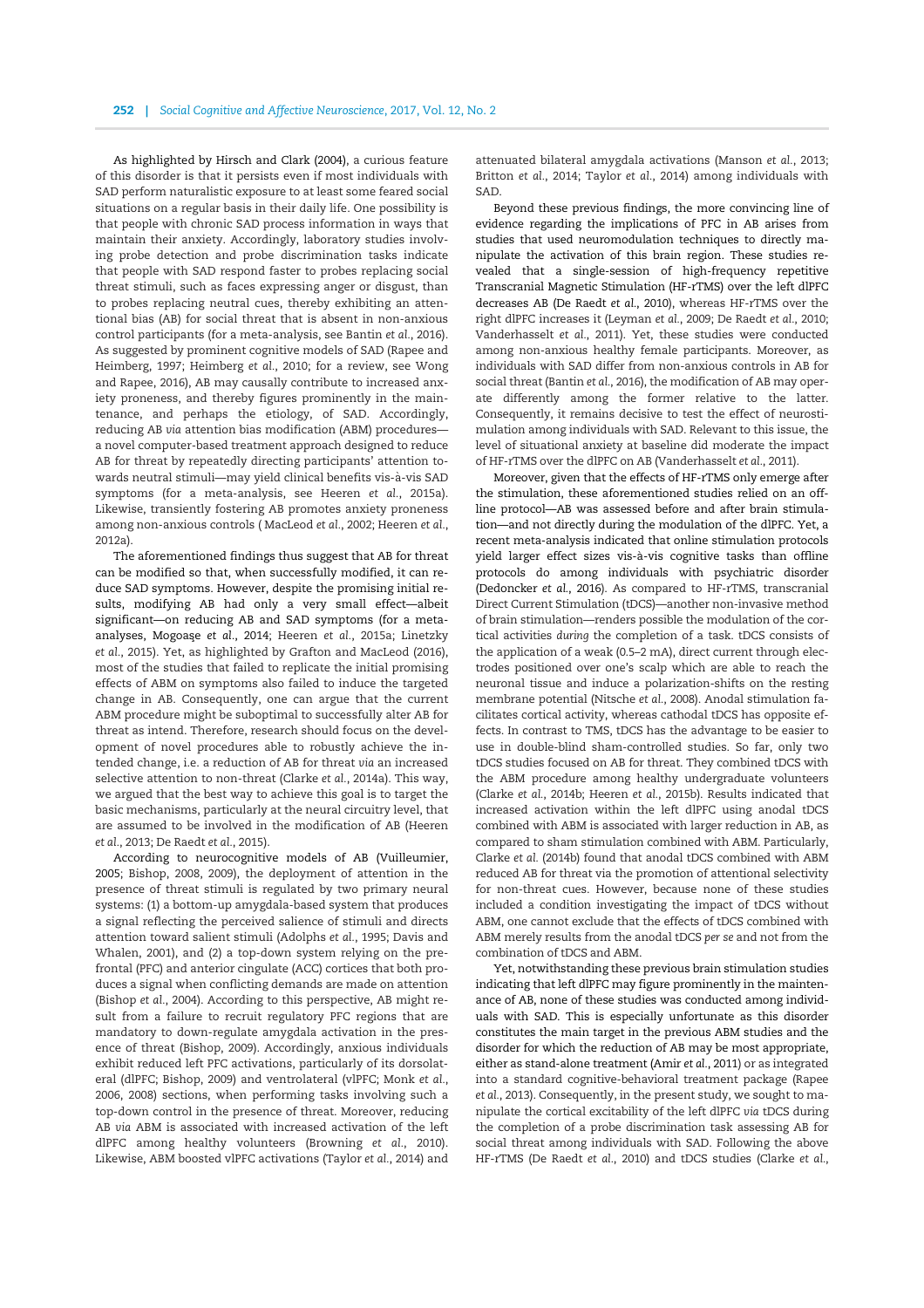

Fig. 1. Flowchart depicting passage of participants through the study.

2014b; Heeren et al., 2015b), we decided to stimulate the left dlPFC, and not the vlPFC. This study therefore represents both an extension of the previous studies conducted among non-anxious female participants and also a critical step in translational research toward establishing the ability of anodal tDCS to reduce AB among individuals with SAD. In the present study, we adopted a double-blind within-subject protocol in which we delivered single-session of anodal vs sham tDCS over the left dlPFC during the completion of a probe discrimination task. Of primary interest was the reduction of AB for social threat during anodal tDCS relative to sham tDCS. Moreover, we reasoned that if anodal tDCS promotes attentional selectivity for non-threat among healthy volunteers when applied during ABM (Clarke et al., 2014b), then anodal tDCS should foster attentional selectivity for non-threat cues among individuals with SAD during the completion of a probe discrimination task, so that it culminates in the reduction of AB for threat.

# Materials and methods

## Participants

We recruited 19 right-handed female participants with a primary DSM-5 diagnosis of SAD (American Psychiatric Association, 2013) from the community of Walloon Brabant in Belgium. To be consistent with previous studies (De Raedt et al., 2010; Vanderhasselt et al., 2011; Heeren et al., 2015b), only female participants were included. Moreover, women exhibit higher prevalence rates of SAD than men (McLean et al., 2011; Xu et al., 2012). A total of 409 volunteers responded to our invitation to take part in a brain stimulation study among socially anxious women. They were first screened by email for initial eligibility criteria. As shown in Figure 1, 63 of these participants met the initial criteria assessed via online screening questionnaires. To be eligible, participants should (a) score above 56 (i.e. the cut-off score for probable diagnosis of SAD in the French version of the scale; Bouvard and Cottraux, 2010) on the Liebowitz Social Anxiety Scale (LSAS; Liebowitz, 1987), (b) be right-handed and (c) have normal or corrected-to-normal vision. During this preliminary contact, there were also given an introduction to the tDCS technique. All these participants were then contacted for a personal visit in the laboratory for further screening. Exclusion criteria were: (a) the absence of DSM-5 criteria for SAD, (b) the presence of additional psychiatric disorders, (c) current or past heart, respiratory, dermatological or neurological problems, (d) current pharmacological or psychological treatments, (e) the presence of metallic foreign particles around the head or a cardiac pacemaker, (f) pregnancy at the time of the testing and (g)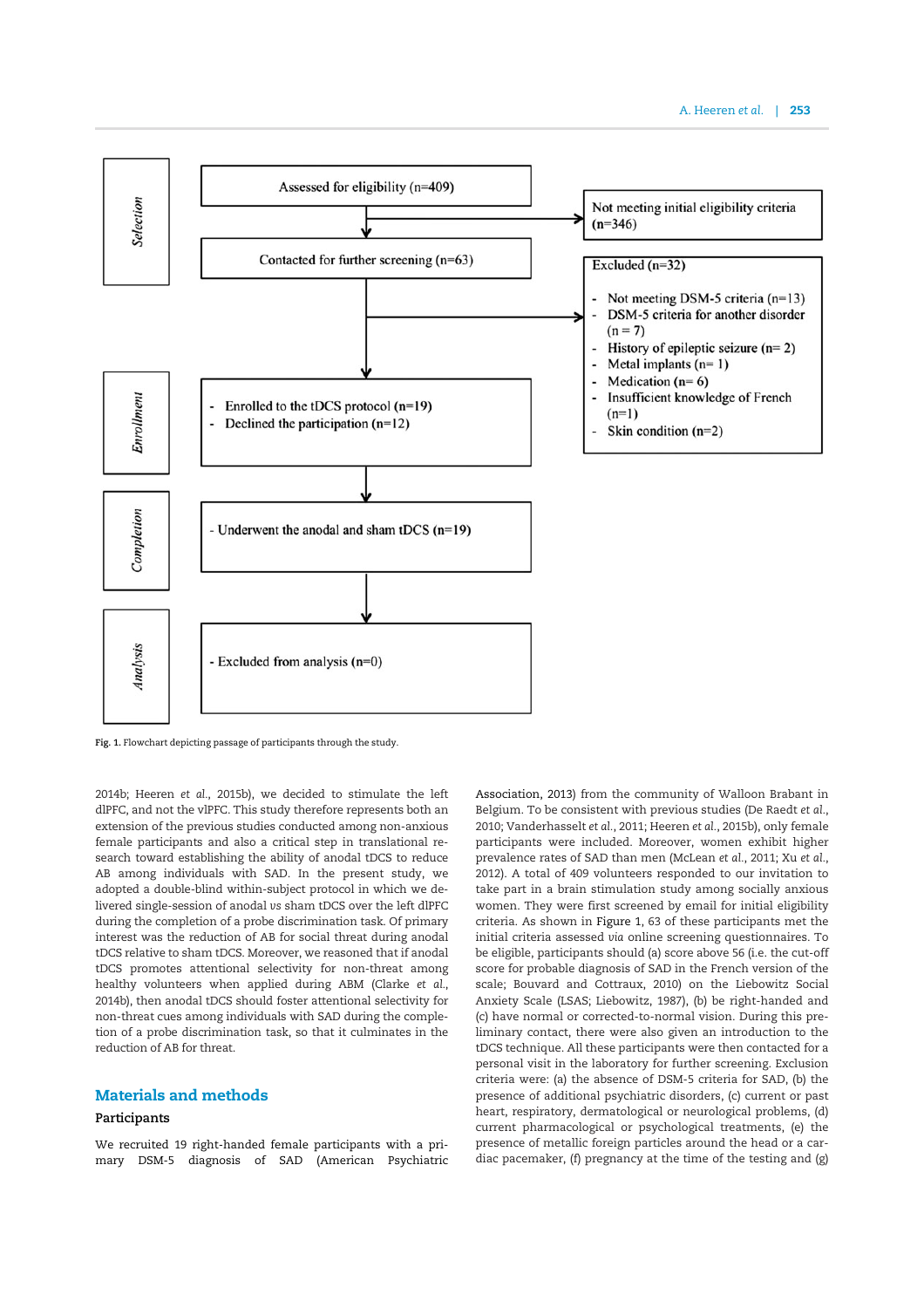Table 1. Demographic and clinical measures for individuals with social anxiety disorder

|                              | Mean (SD)     | Cronbach's alpha |
|------------------------------|---------------|------------------|
| Demographic measures         |               |                  |
| Age                          | 24.16 (4.87)  |                  |
| Educational level (in years) | 13.26 (2.42)  |                  |
| Clinical measures            |               |                  |
| BDI-II                       | 13.47 (7.16)  | .90              |
| STAI-T                       | 49.68 (4.19)  | .85              |
| LSAS                         | 74.26 (16.20) | .84              |
|                              |               |                  |

Note: Education level was assessed according to the numbers of years of education completed after starting primary school. Cronbach's alphas were computed over the data of the current sample.

BDI-II, Beck Depression Inventory; STAIT-T, Spielberger State-Trait Anxiety Inventory-Trait; LSAS, Liebowitz Social Anxiety Scale.

insufficient knowledge of French language. These criteria were checked through a medical interview and using the Mini International Neuropsychiatric Interview (MINI; Lecrubier et al., 1998). A PhD level clinical psychologist completed all the interviews. Of these 63 participants, 32 were discarded as they reported at least one of the exclusion criteria and 12 declined participation. The remaining 19 participants were enrolled in the study. Table 1 shows their demographic and clinical characteristics.

## Measures

Questionnaires. Participants were screened via the self-report version of the LSAS (Liebowitz, 1987). They also completed the Spielberger Trait Anxiety Inventory (STAI-T; Spielberger et al., 1983) and the Beck Depression Inventory (BDI-II; Beck et al., 1996). The LSAS is a 24-item scale that measures anxiety and avoidance of social interactions and performance situations. The STAI-T is a 20-item self-report questionnaire assessing anxiety proneness. The BDI-II is a 21-item self-report measure of symptoms of depression. We used the validated French versions of these scales (LSAS, Heeren et al., 2012b; BDI-II, Beck et al., 1996; STAI-T, Bruchon-Schweitzer and Paulhan, 1993).

Measure of attentional bias. To assess AB, we used a probe discrimination task modeled on the dot-probe detection task (MacLeod et al., 1986). The task was administered twice, once during the anodal tDCS and once during the sham stimulation. The task consisted of 320 trials delivered in one block. Each trial began with a central fixation cross which appeared on the screen for 500ms. Immediately following the disappearance of the cross, a pair of faces appeared on the screen for 500 ms. One face appeared on the top of center screen, whereas the other face appeared on the bottom of center screen. Each pair of faces displayed neutral-disgust facial expressions. Immediately following their disappearance, a probe appeared in the location previously occupied by one of the two faces. Figure 2 shows an illustration of the trials. Participants were asked to indicate whether the probe was a dot (i.e. '.') or a colon (i.e. ':') by pressing a corresponding button using the right hand as quickly and accurately as possible. They were also instructed to look at the fixation cross at the start of each trial. The probe remained on screen until a response was given. The inter-trial interval was 1500ms. There were an equal number of trials for each type of stimuli location (top or down), probe location (top or down) and probe type ('.' or ':'). We used an equal number of trials in each condition as a function of these parameters (i.e. 320 trials  $=$  40 face-pairs  $\times$  2 face positions  $\times$  2 cue types  $\times$  2 cue positions). Each of the 320 trials appeared in a different random order for each participant and each type of stimulation (anodal tDCS versus sham). Stimuli consisted of 40 different face pairs (20 male, 20 female), each pair displaying neutral-disgust facial expressions, randomly selected from a validated version (Goeleven et al., 2008) of the Karolinska Directed Emotional Faces (Lundqvist et al., 1998), which is a standardized set of emotional faces. Faces were standardized for size (326  $\times$  329 pixels). The task was programmed and presented using E-Prime 2 Professional® (Psychology Software Tools, Pittsburgh, PA, USA). The distance between participant's eyes and the screen was around 50 cm, and the target stimuli subtended a visual angle of about  $4^{\circ}$  in the horizontal field.

### Transcranial direct current stimulation

Direct electrical current was applied by a saline-soaked pair of surface sponge rubber electrodes (35  $\text{cm}^2$ ) and delivered by a battery-driven stimulator (Neuroconn, GmbH, Ilmenau, Germany). We used a sham-controlled within-subject design in which all participants serve as their own control, a design that substantially increases statistical power. To stimulate the left dlPFC, the anode electrode was vertically positioned centered over the F3 according to the 10–20 international system for electroencephalogram electrode placement. The reference electrode was placed vertically at the ipsilateral arm (Cogiamanian et al., 2007; Priori et al., 2008). During the first 30 s of stimulation, the current was ramped up to 2mA and then delivered constantly for 25min. At the end of the stimulation, the current was ramped down to 0mA over 30 s. For sham stimulation, the position of the electrodes was exactly the same as during anodal stimulation; however, the current was ramped down after 30 s. This procedure is commonly used by tDCS researchers and has been found to be an optimal way to provide the initial sensation of stimulation without the subsequent effects on cortical excitability (Nitsche et al., 2008; Ohn et al., 2008). Predefined codes assigned to either sham or real stimulation were used to start the stimulator and thus allowed for a double-blind study design. Anodal stimulation, or sham stimulation, respectively, started 5min before the beginning of the probe discrimination task and was delivered for a further 20min. Thus, the probe discrimination task was performed parallel to the stimulation. To avoid carry-over effect from the previous stimulation, the second stimulation was carried out after an exact 48 h-interval. The order of the anodal and sham stimulation was counterbalanced across participants.

## Procedure

This study comprised three sessions. Within the first session, participants were administered the questionnaires and underwent the structured medical and psychiatric interviews by a trained clinician. Then, the two stimulations sessions were conducted. At the beginning of each session, electrodes were soaked in saline solution and placed on the participant's scalp using the electrode montage depicted above. Following 5min of stimulation (anodal or sham tDCS), participants started with the probe discrimination task. Participants were asked to perform the task as quickly and accurately as possible. The order of the two stimulation conditions was randomly counterbalanced across participants (i.e. 10 participants received the anodal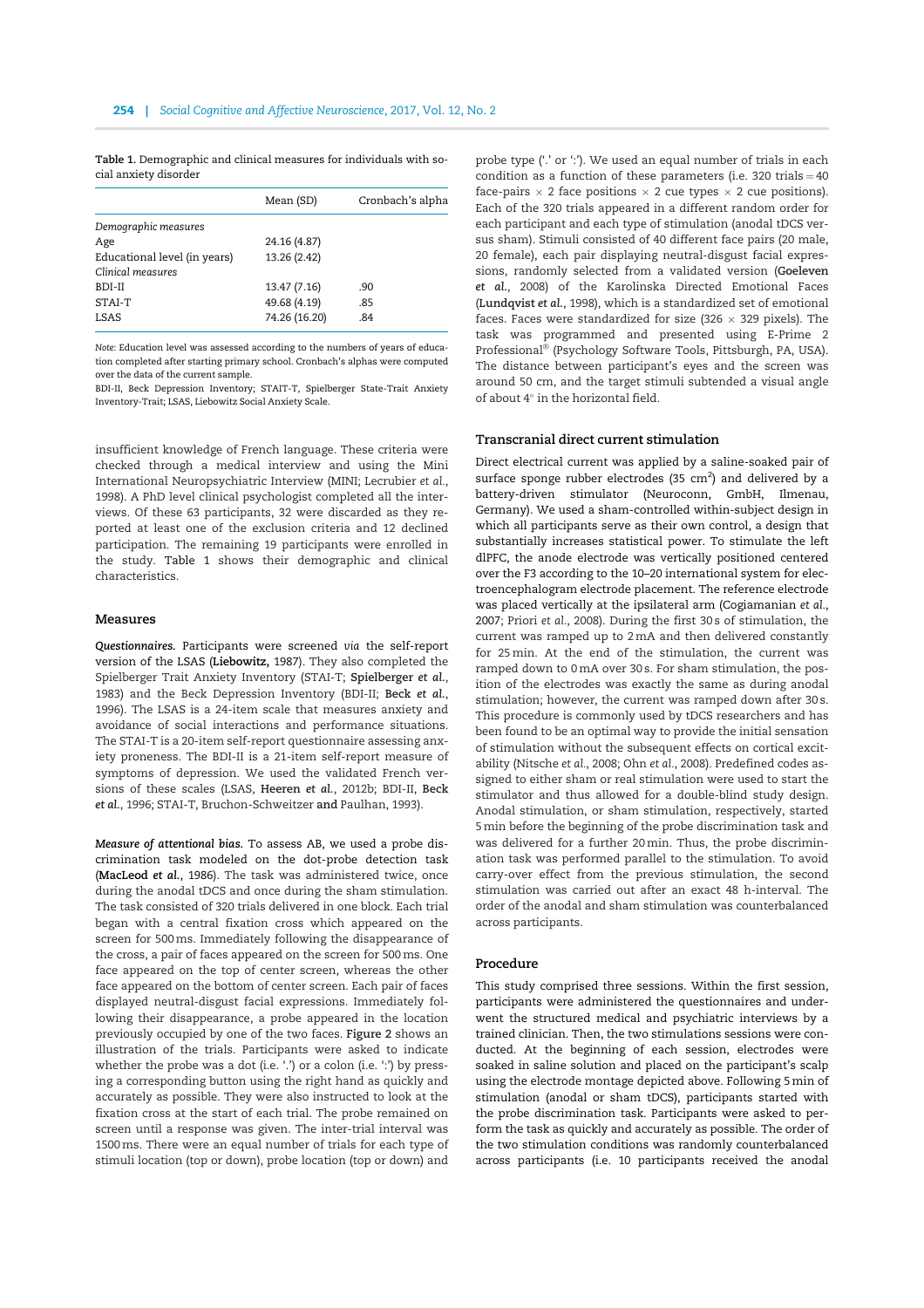

## Fig. 2. Illustration of the probe discrimination task.

Note: Each trial began with a central fixation cross which appeared on the screen for 500 ms. Immediately following the disappearance of the cross, a pair of faces appeared on the screen for 500 ms. One face appeared on the top of center screen, whereas the other face appeared on the bottom of center screen. Each pair of faces displayed neutral-disgust facial expressions. Immediately following their disappearance, a probe appeared in the location previously occupied by one of the two faces. The inter-trial interval was 1500 ms. Participants were asked to indicate whether the probe was a dot (i.e. '.') or a colon (i.e. ':') by pressing a corresponding button using the right hand as quickly and accurately as possible. They were also instructed to look at the fixation cross at the start of each trial. The probe remained on screen until a response was given.

stimulation first, 9 participants received the sham stimulation first). Further detail on tDCS compliance can be found in the Supplemental Materials. Each session was administrated individually in a dimly lit and quiet room. All participants provided their written informed consent. The study was approved by the local ethical committee and conducted according to the Declaration of Helsinki. Participants were debriefed at the end of the experiment and received compensation (25 euros).

#### Data preparation

We addressed outliers and errors in the probe discrimination tasks as follows. First, trials with incorrect responses were excluded [3.90% of all the trials during sham; 3.85% of all the trials during anodal tDCS; these rates did not significantly differ between anodal tDCS and sham,  $t(18) = 1.52$ ,  $P = 0.17$ ]. Second, RTs lower than 200 ms or greater than 2000 ms were removed from analyses [less than 0.05% of all the trials for both sham and anodal tDCS and no significant difference between anodal tDCS and sham,  $t(18) = 1.48$ ,  $P = 0.21$ ].

# Data analytic plan

To assess AB, we calculated a bias score for each participant at each session by subtracting the mean latencies when the probe appeared in the same location as the threatening stimuli from the mean latency when the probe and the threatening stimuli appeared at different locations. Hence, positive bias scores represent attention bias toward social threat, and negative bias scores represent bias away from threat, or equivalently, bias toward neutral faces. This bias score is the most frequently used index to determine AB from a probe discrimination task procedure (MacLeod et al., 1986; Mogg et al., 2004).

Then, to investigate the impact of tDCS on AB, we first computed a paired t-test to compare bias scores during sham and anodal stimulation. Following McGough and Faraone (2009), we also computed the percentage of tDCS responders (i.e. the percentage of individuals who have a bias score below the mean of the sham bias-score during the anodal stimulation).

To follow-up these effects, we further examined the impact of the anodal tDCS on the two types of trials involved in the computation of the bias score index, which are the probes presented in the vicinity of the neutral and threat cues, respectively. We performed a 2 (Stimulation: anodal versus sham)  $\times$  2 (Probe Location: vicinity of threat cue versus vicinity of neutral cue) repeated analysis of variance (ANOVA) with repeated measurement on the two factors and latencies as dependent variable.

Finally, although it confirms the clinical status of our sample, the participants exhibited mild to moderate BDI-II and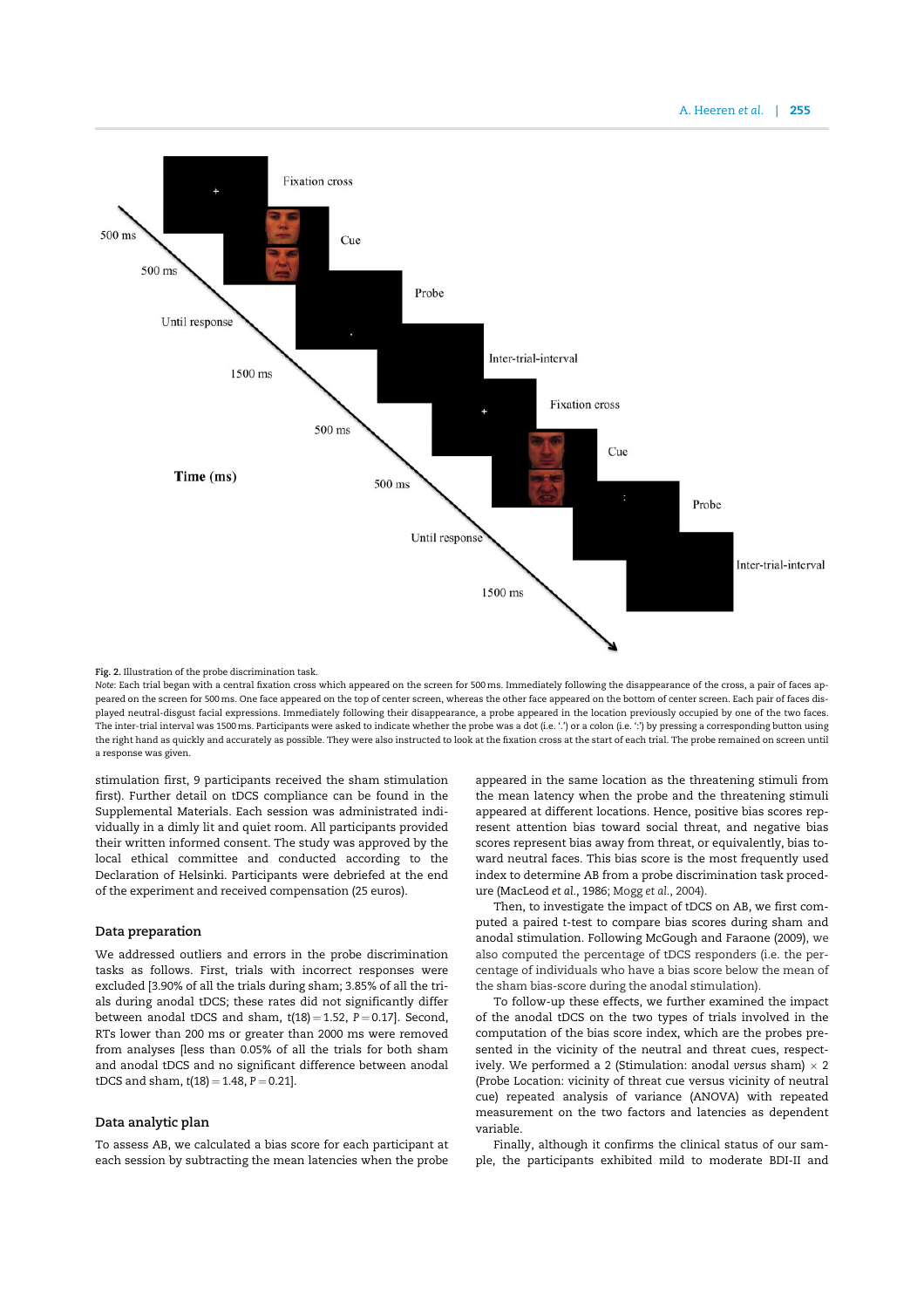Table 2. Mean latencies (in milliseconds) as function of probe nature and tDCS condition (SD)

|                                                     | Sham stimulation | Anodal tDCS    |
|-----------------------------------------------------|------------------|----------------|
| Probes in the vicinity of<br>the social-threat cues | 505.60 (66.37)   | 494.67 (65.66) |
| Probes in the vicinity of<br>the non-threat cues    | 510.89 (68.89)   | 488.89 (69.26) |

Notes: Whereas participants displayed significantly shorter latencies to discriminate the identity of probes presented in the vicinity of the threat cues as compared to probes presented in the vicinity of neutral cues during the sham stimulation, they displayed the reverse pattern of latencies during the anodal tDCS, i.e. significantly shorter latencies to discriminate the identity of probes presented in the vicinity of the neutral cues relative to probes presented in the vicinity of threat cues.

STAI-T scores. Consequently, we examined whether tDCSinduced improvement in AB (i.e. anodal tDCS scores minus sham score), AB during sham stimulation, and AB during anodal tDCS did correlate with the severity of social anxiety symptoms (i.e. LSAS scores at baseline), depressive symptoms at baseline (i.e. BDI scores), trait-anxiety scores at baseline (i.e. STAI-T scores) and demographic variables (i.e. years of education, age) using Pearson product-moment correlations.

All statistical analyses were performed using R (R Core Team, 2015). The significance level was set at an alpha level of 0.05. Effect sizes are reported in the form of partial eta-squared  $(\eta_{\rm p}^2)$  for ANOVA and Cohen's d using the formula for paired comparison (i.e. mean pairs difference divided by the pooled SD).

## Results

# Presence of attentional bias

Consistent with previous studies (Bantin et al., 2016), participants did exhibit an AB for threat, as indexed by a bias score significantly greater than zero (i.e. zero signifying an absence of AB towards disgust faces) during the sham condition,  $t(18) = 2.11$ ,  $P = 0.04$ ,  $d = 0.48$ ). Especially, latencies when the probes appeared in the vicinity of social-threat cues were significantly shorter than latencies when the probes appeared in the vicinity of the non-threat cues,  $t(18) = 2.11$ ,  $P = 0.04$ ,  $d = 0.48$ . Data are shown in Table 2.

### Change in attentional bias

As shown in Figure 3, individuals with SAD exhibited a significant reduction in bias score during the anodal tDCS relative to the sham stimulation,  $t(18) = 3.20$ ,  $P = 0.009$ ,  $d = 0.71$ . Highlighting the consistence of our findings across the participants, 79% of the participants exhibited a bias score lower than the mean sham-related score during anodal tDCS. Moreover, as shown in Figure 2, although the bias score was significantly greater than zero during the sham condition, it became significantly smaller than zero—signifying AB towards non-threat faces—during the anodal tDCS,  $t(18) = -2.42$ ,  $P = 0.02$ ,  $d = 0.56$ .

The 2 (Stimulation)  $\times$  2 (Probe Location) ANOVA revealed a sig $n$ ificant two-way Stimulation  $\times$  Probe Location interaction,  $F(1,18) = 8.38$ ,  $P = 0.01$ ,  $\eta^2 p = 0.32$ , implying that the stimulation did interact with the valence of the material vacating its location to the probe. Neither the main effect of Stimulation,  $F(1,18) = 1.34$ ,  $P = 0.26$ ,  $\eta^2 P = 0.07$ , nor the main effect of Probe Location,  $F(1,18) = 0.12$ ,  $P = 0.73$ ,  $\eta^2 p = 0.01$ , were significant. As shown in Table 2, the pattern of latencies suggests that anodal tDCS is



Fig. 3. Change in Attentional Bias for Threat as a Function of tDCS condition. Note: Scores for the attention bias scores (ms) as a function of tDCS condition. Error bars represents standard errors of the mean. \*\*P < 0.01.

associated to a significant reduction of the bias score via changes in the latencies to discriminate the identity of probes presented in the vicinity of the neutral cues. Indeed, whereas participants displayed shorter latencies to discriminate the identity of probes presented in the vicinity of the threat cues as compared to probes presented in the vicinity of neutral cues during the sham stimulation  $[t(18) = 2.11, P = 0.04, d = 0.48]$ , they displayed the reverse pattern of latencies during the anodal tDCS, i.e. shorter latencies to discriminate the identity of probes presented in the vicinity of the neutral cues relative to probes presented in the vicinity of threat cues  $[t(18) = 2.43, P = 0.03, d = 0.56]$ .

#### Complementary analysis

None of the correlations between AB-related indices and baseline self-report measurements were significant [all absolute values of r(19) < 0.24, all P-values > 0.31]. As participant's characteristics at baseline, such as anxiety level, may moderate the modification of AB for threat (Vanderhasselt et al., 2011), we also examined whether tDCS responders did differ on baseline data. However, none of the independent t-tests comparing responders to non-responders were significant [all t-values-  $<$  0.1.42; all P-values  $>$  0.18]. Moreover, we did not find any potential stimulation-order effect or gender-effect vis-à-vis the task-related material (see Supplemental Materials).

# **Discussion**

We sought to investigate the influence of left dlPFC activation on AB for threat among individuals with a DSM-5 diagnosis of SAD. Consistent with our prediction as well as with earlier rTMS results in healthy female volunteers (De Raedt et al., 2010), the application of anodal tDCS over the left dlPFC does reduce AB for threat among female individuals with SAD, with 79% of the participants demonstrating a significant reduction of AB for threat during the anodal tDCS.

Because anodal tDCS over the left dlPFC reduced AB for threat, our results are the first to confirm previous claims that this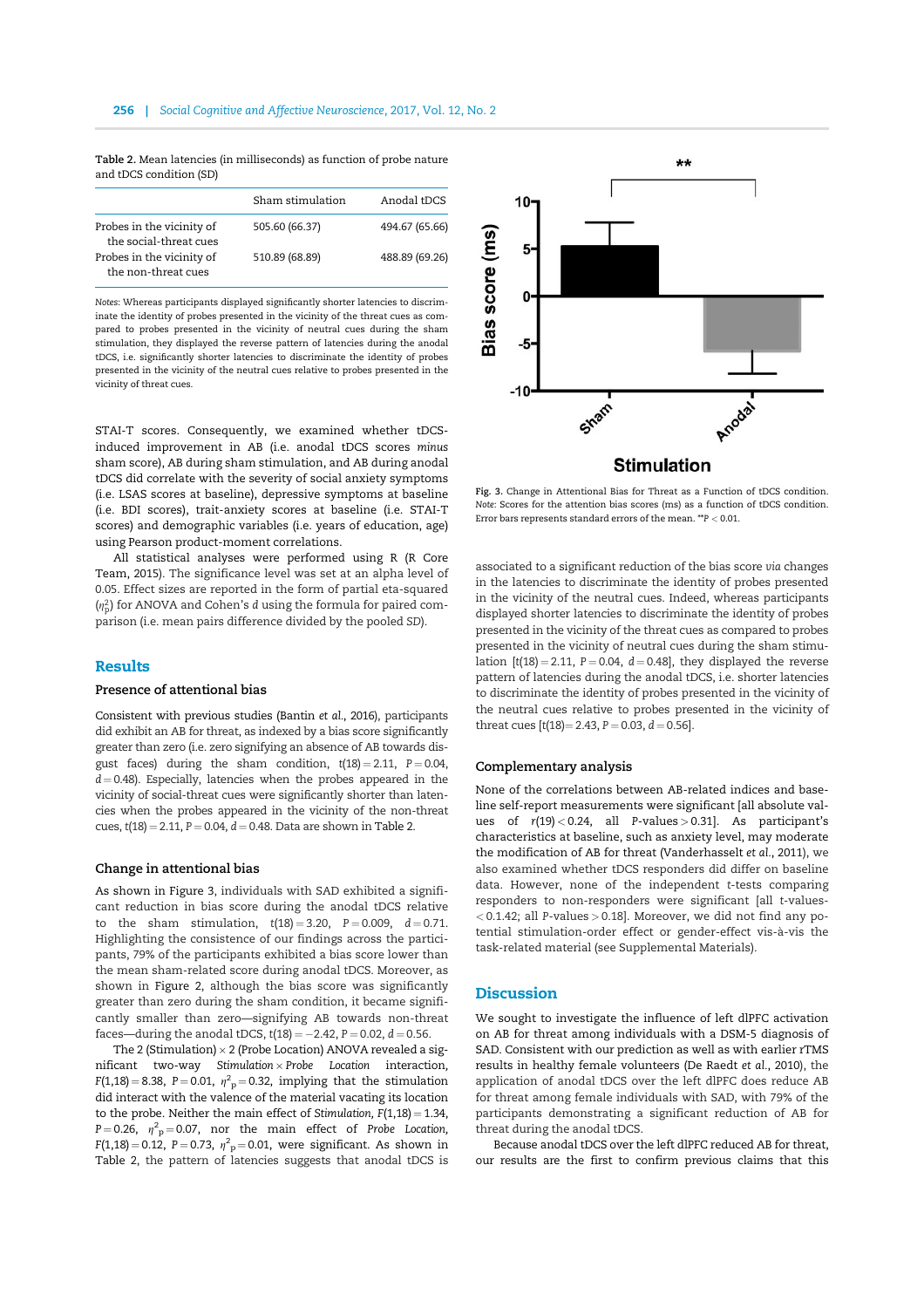region influences the intensity of AB for threat among individuals with SAD. These findings are clearly in line with Bishop's hypothesis (Bishop et al., 2004; Bishop, 2009) that AB can be conceptualized as a failure to recruit the dlPFC when processing task-irrelevant threatening material. This notion mainly derived from neuroimaging data implicating the left dlPFC in the ongoing maintenance of top-down attention control to support taskrequired performance in the presence of threat-related distractors (Luks et al., 2007; Bishop, 2009; Peers et al., 2013). Moreover, as dlPFC activation has often been considered as a proxy of topdown attention control (Ochsner and Gross, 2005), our data also extend previous knowledge that this latter moderates AB for threat in SAD (Gorlin and Teachman, 2015; Taylor et al., 2016). For instance, Taylor et al. (2016) reported that SAD individuals with lower attention control exhibited stronger AB in comparison to those with higher attention control exhibiting smaller AB.

By untangling the differential impact of anodal tDCS over the two types of trials involved in the computation of the bias score index, the observation of shorter latencies to discriminate the identity of probes that appeared in the vicinity of non-threat stimuli takes us one step closer to elucidating the reduction of AB for threat observed during the anodal tDCS. Given the previous observation that anodal tDCS combined with ABM reduces AB via an increased attentional selectivity for non-threat cues among non-anxious control participants (Clarke et al., 2014b), the observation that anodal tDCS promotes attentional selectivity for non-threat cues does not come as a surprise. Furthermore, this observation also lends some support to the hypothesis that a genuine reduction of AB for threat among individuals with SAD should be directly compensated by an increased attentional selectivity for non-threat cues. Indeed, as argued by cognitive theorists of SAD (Heimberg et al., 2010; Morrison and Heimberg, 2013; Wong and Rapee, 2016), AB for threat may interfere with the ability to process external nonthreat cues that disconfirm the negative beliefs of people with SAD when they encounter socially challenging situations. This way, anodal tDCS may help foster attentional selectivity for external non-threat cues in SAD.

Moreover, because dlPFC may initiate control over emotions by inhibition of the amygdala (Pessoa, 2008, 2010; Aupperle and Paulus, 2010), this boost of attentional selectivity for external non-threat cues may also be attributable to a tightening of the hyperactivity of the amygdala during anodal tDCS. As suggested by Bishop's model of anxiety (Bishop et al., 2004; Bishop, 2009), AB for threat might result from a failure to recruit regulatory PFC regions that are mandatory to downregulate amygdala activation when conflicting demands are made on attention, such as when two salient stimuli compete for processing resources. A wealth of data has demonstrated that the amygdala and its functionally related subcortical limbic regions are involved in early threat detection mechanisms (Davis & Whalen, 2001; Öhman, 2005). Because individuals with SAD exhibit heightened amygdala activation in response to social threat (Stein et al., 2002; Phan et al., 2006), the tDCS-induced boost within dlPFC might have triggered the shrinkage of this amygdala-based early threat detection mechanism. In turn, individuals with SAD may no longer exhibit difficulty filtering out task-irrelevant threatening distractors. Next step would thus be to examine how anodal tDCS foster PFC-amygdala connectivity by replicating the present experiment during fMRI.

Our findings yield several important therapeutic implications. Although the present study still remains a mandatory proof-of-concept prior to consider any potential Phase II/III clinical trials, the observation of a genuine alteration of AB for threat during anodal tDCS supports the idea that tDCS per se may be an effective tool to mitigate AB for threat via the promotion of attentional selectivity for non-threat cues. As AB for threat may interfere with the ability to process external nonthreat cues that disconfirm the negative beliefs of people with SAD when they encounter socially challenging situations, turning on the ability to process such external non-threat cues via the promotion of the left dlPFC activation may create a snowballing cascade of patholytic social encounters that foster elimination of SAD. Indeed, failure to disconfirm these beliefs may impede anxiety reduction, which, in turn motivates avoidance of social situations and worsens anxiety or at least prevents it from extinguishing (Heimberg et al., 2010; Heeren and McNally, 2016). Remarkably, reducing AB for threat via ABM increases attentional selectivity for non-threat cues, which, in turn, improves SAD symptoms among individuals with SAD (Heeren et al., 2012c). Consequently, the critical next step will thus be to examine whether AB reduction through repeated sessions of anodal tDCS can de facto interrupt this vicious cycle and, in turn, foster beneficial cascade of downstream benefits.

In follow-up research several issues require further consideration. First, we did not collect post-stimulation data. Although enhancement of brain activity after a single session of anodal tDCS tends to return to baseline after approximately 90min (Nitsche and Paulus, 2001; De Berker et al., 2013), longlasting cognitive improvements have already been evidenced in studies including repeated sessions of tDCS (Dockery et al., 2009). Yet, the persistent reduction of psychopathological symptoms usually requires repeated tDCS sessions (Tortella et al., 2015; Remue et al., 2016). Future studies should thus examine the persistence of the present findings. Second, the present study only included female participants. Given the observation of gender differences in the neural processing of emotional facial expressions (Lithari et al., 2010; Gardener et al., 2013), uncertainty still abounds regarding the generalization of the present findings to men with SAD. Yet, most of the previous studies using neuromodulation techniques to modify AB for threat were restricted to female samples (De Raedt et al., 2010; Vanderhasselt et al., 2011). Third, although our decision to target the left dlPFC relied on previous rTMS and tDCS studies (De Raedt et al., 2010; Clarke et al., 2014b; Heeren et al., 2015b), vlPFC has been also associated to AB for threat (Hartley and Phelps, 2010; Fox and Pine, 2012). Consequently, one cannot exclude that our tDCS-induced effects may stem from excitatory projections from the dlPFC to the vlPFC. Yet, several reviews suggested that left dlPFC does constitute an optimal target for therapeutic uses of tDCS in clinical samples (De Raedt et al., 2015; Tortella et al., 2015). Future studies should thus further delineate the respective role of ventral and dorsal compartments of PFC in the modification of AB, by inhibiting versus stimulating these brain areas separately during the probe discrimination task. In-depth exploration of the brain connectivity alterations following anodal tDCS may also be done. Finally, we were unable to differentiate tDCS-responders from non-responders. Yet the study has only four non-responders. As understanding who profits from anodal tDCS is decisive before it can be reliably applied in larger Phase II/III randomized trials, future studies must clarify the variables that differentiate responders from non-responders.

# Acknowledgements

The authors are also thankful to Laura Genon and Charlotte Coussement for their help with data collection.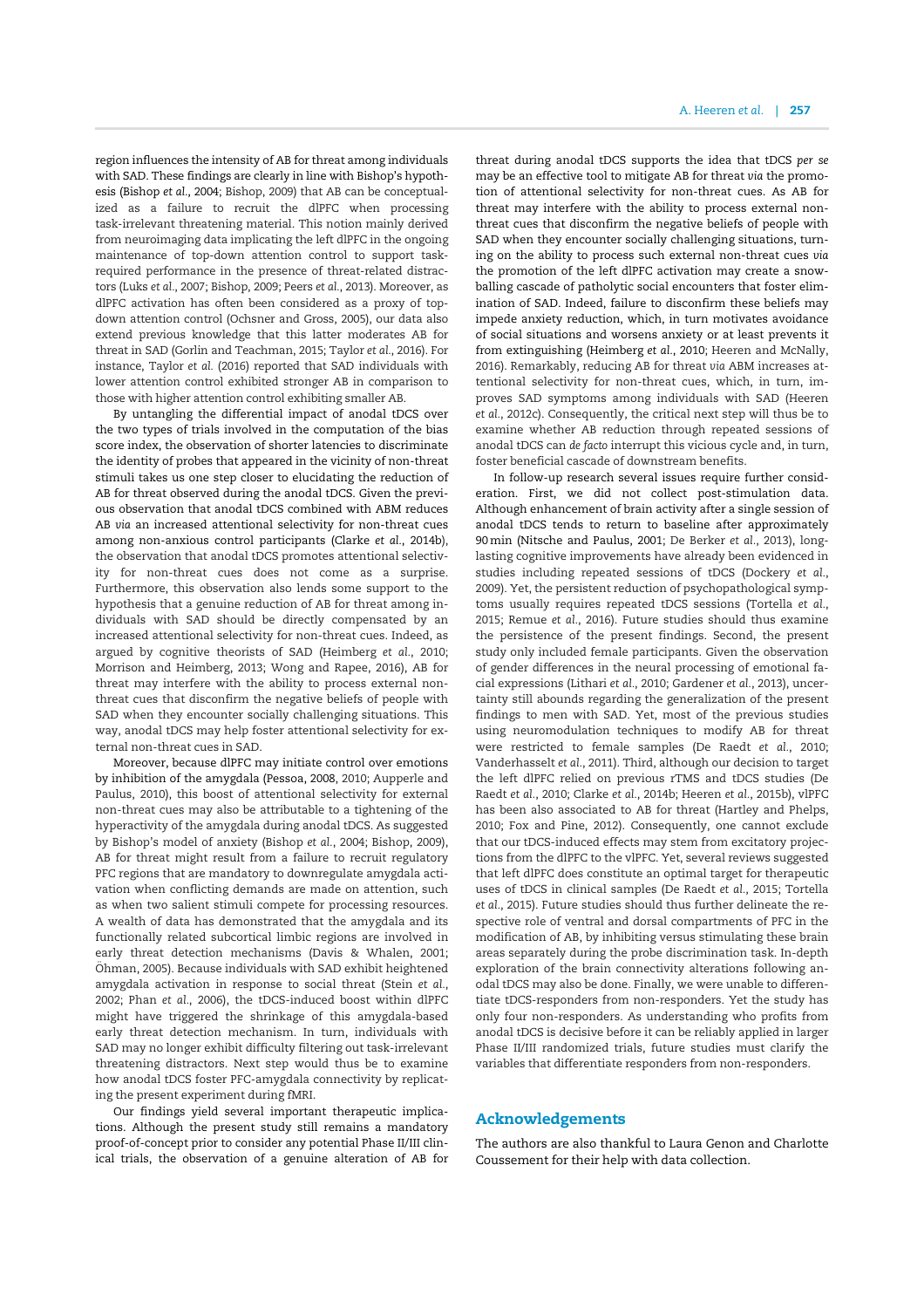# Funding

This research was supported by a Grant (F.R.S.-FNRS #FC78142) from the Belgian National Fund for Scientific Research (awarded to Alexandre Heeren), a Grant (FWO08/ PDO/168) from the Research Foundation Flanders (awarded to Marie-Anne Vanderhasselt), and a Grant (BOF16/GOA/ 017) for a Concerted Research Action of Ghent University (awarded to Rudi De Raedt). Pierre Maurage is funded, as a research associate, by the Belgian National Fund for Scientific Research (F.R.S.-FNRS). This work also received the support from the Belgian Foundation for Vocation (Vocatio) and the WBI World Excellence Grant (sub/2015/ 228106243177), both awarded to Alexandre Heeren. This work was also supported by the Ghent University Multidisciplinary Research Partnership 'The integrative neuroscience of behavioral control'. These foundations did not exert any editorial direction or censorship on any part of this manuscript.

# Supplementary data

Supplementary data are available at SCAN online.

Conflict of interest. None declared.

## **References**

- Adolphs, R., Tranel, D., Damasio, H., Damasio, A.R. (1995). Fear and the human amygdala. Journal of Neuroscience, 15, 5879–91.
- American Psychiatric Association. (2013). Diagnostic and Statistical Manual of Mental Disorders, 5th edn. Arlington, VA: American Psychiatric Publishing.
- Amir, N., Taylor, C.T., Donohue, M.C. (2011). Predictors of response to an attention modification program in generalized social phobia. Journal of Consulting and Clinical Psychology, 79, 533–41.
- Aupperle, R.L., Paulus, M.P. (2010). Neural systems underlying approach and avoidance in anxiety disorders. Dialogues in Clinical Neuroscience, 12, 517–31.
- Bantin, T., Stevens, S., Gerlash, A.L., Hermann, C. (2016). What does the facial dot-probe task tell us about attentional processes in social anxiety? A systematic review. Journal of Behaviour Therapy and Experimental Psychiatry, 50, 40–51.
- Beck, A.T., Steer, R.A., Brown, G.K. (1996). Beck Depression Inventory Manual, 2nd edn. San Antonio, TX: Psychological Corporation. French adaptation, Paris, France: Editions du Centre de Psychologie Appliquée.
- Bishop, S.J. (2008). Neural mechanisms underlying selective attention to threat. Annals of the New York Academy of Sciences, 1129, 141–52.
- Bishop, S.J. (2009). Trait anxiety and impoverished prefrontal control of attention. Nature Neuroscience, 12, 92–8.
- Bishop, S.J., Duncan, J., Brett, M., Lawrence, A.D. (2004). Prefrontal cortical function and anxiety: controlling attention to threat-related stimuli. Nature Neuroscience, 7, 184–8.
- Bouvard, M., Cottraux, J. (2010). Protocoles Et Échelles D'évaluation En Psychiatrie Et Psychologie,5th edn. Paris, France: Masson.
- Britton, J.C., Suway, J.G., Clementi, M.A., Fox, N.A., Pine, D.S., Bar-Haim, Y. (2014). Neural changes with attention bias modification for anxiety: a randomized trial. Social Cognitive and Affective Neuroscience, 10, 913–20.
- Browning, M., Holmes, E.A., Murphy, S.E., Goodwin, G.M., Harmer, C.J. (2010). Lateral prefrontal cortex mediates the

cognitive modification of attentional bias. Biological Psychiatry, 67, 919–25.

- Bruchon-Schweitzer, M., Paulhan, I. (1993). Adaptation Francophone De L'inventaire D'anxiété Trait-Etat (Forme Y) De Spielberger. Paris, France: Editions du Centre Psychologie Appliquée.
- Clarke, P.J.F., Browning, M., Hammond, G., Notebaert, L., MacLeod, C. (2014b). The causal role of the dorsolateral prefrontal cortex in the modification of attentional bias: evidence from transcranial direct current stimulation. Biological Psychiatry, 76, 946–52.
- Clarke, P.J.F., Notebaert, L., MacLeod, C. (2014a). Absence of evidence or evidence of absence: reflecting on therapeutic implementations of attentional bias modification. BMC Psychiatry, 14, 8.
- Cogiamanian, F., Marceglia, S., Ardolino, G., Barbieri, S., Priori, A. (2007). Improved isometric force endurance after transcranial direct current stimulation over the human motor cortical areas. European Journal of Neuroscience, 26, 242–9.
- Davis, M., Whalen, P.J. (2001). The amygdala: vigilance and emotion. Molecular Psychiatry, 6, 13–34.
- De Berker, A.O., Bikson, M., Bestmann, S. (2013). Predicting the behavioral impact of transcranial direct current stimulation: issues and limitations. Frontiers in Human Neuroscience, 7, 613.
- Dedoncker, J., Brunoni, A.R., Baeken, C., Vanderhasselt, M.A. (2016). A systematic review and meta-analysis of the effects of transcranial direct current stimulation (tDCS) over the dorsolateral prefrontal cortex in healthy and neuropsychiatric samples: influence of stimulation parameters. Brain Stimulation,9, 501–17.
- De Raedt, R., Leyman, L., Baeken, C., et al. (2010). Neurocognitive effects of HF-rTMS over the dorsolateral prefrontal cortex on the attentional processing of emotional information in healthy women: an event-related fMRI study. Biological Psychology, 85, 487–95.
- De Raedt, R., Vanderhasselt, M.A., Baeken, C. (2015). Neurostimulation as an intervention for treatment resistant depression: from research on mechanisms towards targeted neurocognitive strategies. Clinical Psychology Review, 41, 61–9.
- Dockery, C.A., Hueckel-Weng, R., Birbaumer, N., Plewnia, C. (2009). Enhancement of planning ability by transcranial direct current stimulation. Journal of Neuroscience, 29, 7271–7.
- Fox, N.A., Pine, D.S. (2012). Temperament and the emergence of anxiety disorders. Journal of the American Academy of Child and Adolescent Psychiatry, 51, 125–8.
- Gardener, E.K.T., Carr, A.R., MacGregor, A., Felmingham, K.L. (2013). Sex differences and emotion regulation: an eventrelated potential study. PLoS One, 8(10), e73475.
- Goeleven, E., De Raedt, R., Leyman, L., Verschuere, B. (2008). The Karolinska directed emotional faces: a validation study. Cognition and Emotion, 22, 1094–118.
- Gorlin, E.I., Teachman, B.A. (2015). Inhibitory control as a moderator of threat-related interference biases in social anxiety. Cognition and Emotion, 29, 723–35.
- Grafton, B., MacLeod, C. (2016). Engaging with the wrong people: the basis of selective attention to negative faces in social anxiety. Clinical Psychological Sciences, 3, 1.
- Hartley, C.A., Phelps, E.A. (2010). Changing fear: the neurocircuitry of emotion regulation. Neuropsychopharmacology, 35, 136–46.
- Hayward, C., Wilson, K.A., Lagle, K., Kraemer, H.C., Killen, J.D., Taylor, C.B. (2008). The developmental psychopathology of social anxiety in adolescents. Depression and Anxiety, 25, 200–6.
- Heeren, A., Baeken, C., Vanderhasselt, M.A., Philippot, P., De Raedt, R. (2015b). Impact of anodal and cathodal transcranial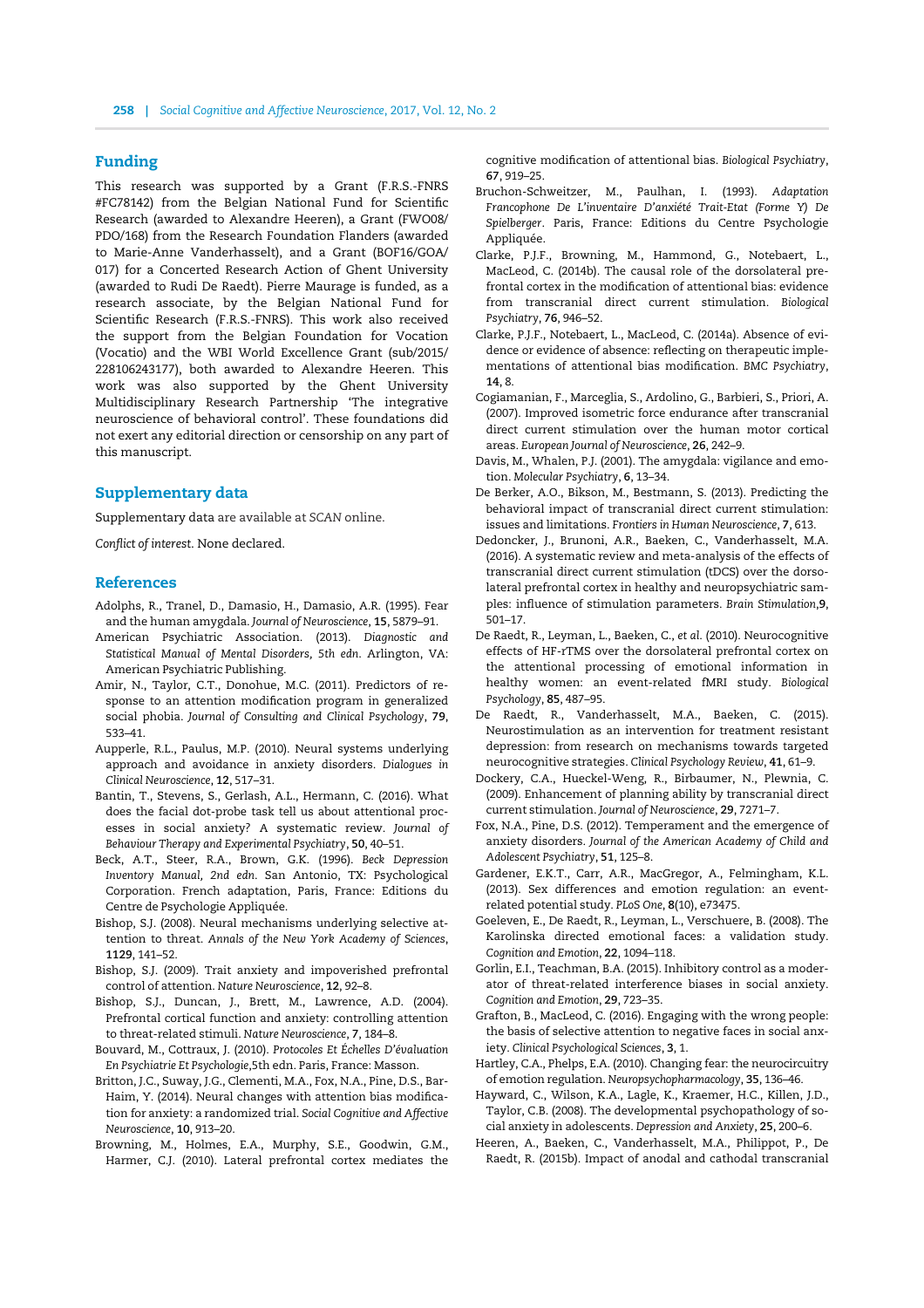direct current stimulation over the left dorsolateral prefrontal cortex during attention bias modification: an eye-tracking study. PLoS One, 10(4), e0124182.

- Heeren, A., De Raedt, R., Koster, E.H.W., Philippot, P. (2013). The (neuro)cognitive mechanisms behind attention bias modification in anxiety: proposals based on theoretical accounts of attentional bias. Frontiers in Human Neuroscience, 7, 119.
- Heeren, A., Maurage, P., Rossignol, M., et al. (2012b). The selfreport version of the Liebowitz social anxiety scale: psychometric properties of the French version. Canadian Journal of Behavioural Science, 44, 99–107.
- Heeren, A., McNally, R.J. (2016). An integrative network approach to social anxiety disorder: the complex dynamic interplay among attentional bias for threat, attentional control, and symptoms. Journal of Anxiety Disorders, 42, 95–104.
- Heeren, A., Mogoase, C., Philippot, P., McNally, R.J. (2015a). Attention bias modification for social anxiety: a systematic review and meta-analysis. Clinical Psychology Review, 40, 76–90.
- Heeren, A., Peschard, V., Philippot, P. (2012a). The causal role of attentional bias to threat cues in social anxiety: a test on a cyber-ostracism task. Cognitive Therapy and Research, 36, 512–21.
- Heeren, A., Reese, H.E., McNally, R.J., Philippot, P. (2012c). Attention training toward and away from treat in social phobia: effects on behavioural, subjective, and physiological measures of anxiety. Behaviour Research and Therapy, 50, 30–9.
- Heimberg, R.G., Brozovich, F.A., Rapee, R.M. (2010). A cognitive model of social anxiety disorder: update and extension. In: Hofmann, S.G., DiBartolo, P.M., editors. Social Anxiety: Clinical, Developmental, and Social Perspectives, 2nd edn, pp. 395–422. New York: Academic Press.
- Hirsch, C.R., Clark, D.M. (2004). Information-processing bias in social phobia. Clinical Psychology Review, 24, 799–825.
- Kessler, R.C., Berglund, P., Demler, O., Jin, R., Merikangas, K.R., Walters, E.E. (2005). Lifetime prevalence and age-of-onset distributions of DSM-IV disorders in the national comorbidity survey replication. Archives of General Psychiatry, 62, 593–602.
- Lecrubier, Y., Weiller, E., Bonora, L.I., Amorin, P., Lépine, J.P. (1998). French Adaptation of the Mini International Neuropsychiatric Interview (MINI 5.0.0.). Internal report, Unité INSERM 302. Paris, France: Hôpital de la Salpétrière.
- Leyman, L., De Raedt, R., Vanderhasselt, M.A., Baeken, C. (2009). Influence of high-frequency repetitive transcranial magnetic stimulation over the dorsolateral prefrontal cortex on the inhibition of emotional information in healthy volunteers. Psychological Medicine, 39, 1019–28.
- Liebowitz, M.R. (1987). Social phobia. Modern Problems of Pharmacopsychiatry, 22, 141–73.
- Linetzky, M., Pergamin-Hight, L., Pine, D.S., Bar-Haim, Y. (2015). Quantitative evaluation of the clinical efficacy of attention bias modification treatment for anxiety disorders. Depression and Anxiety, 32, 383–91.
- Lithari, C., Frantzidis, C.A., Papadelis, C., Vivas, A.B., Klados, M.A., et al. (2010). Are females more responsive to emotional stimuli? A neurophysiological study across arousal and valence dimensions. Brain Topography, 23, 27–40.
- Luks, T.L., Simpson, G.V., Dale, C.L., Hough, M.G. (2007). Preparatory allocation of attention and adjustments in conflict processing. Neuroimage, 35, 949–58.
- Lundqvist, D., Flykt, A., Öhman, A. (1998). The Karolinska Directed Emotional Faces (KDEF). Karolinska Hospital, Stockholm: Department of Neurosciences.
- MacLeod, C., Mathews, A., Tata, P. (1986). Attentional bias in emotional disorders. Journal of Abnormal Psychology, 95, 15–20.
- MacLeod, C., Rutherford, E., Campbell, L., Ebsworthy, G., Holker, L. (2002). Selective attention and emotional vulnerability: assessing the causal basis of their association through the experimental manipulation of attentional bias. Journal of Abnormal Psychology, 111, 107–23.
- Manson, K.N.T., Carlbring, P., Frick, A., et al. (2013). Altered neural correlates of affective processing after internet-delivered cognitive behavior therapy for social anxiety disorder. Psychiatry Research Neuroimaging, 214, 229–37.
- McGough, J.J., Faraone, S.V. (2009). Estimating the size of treatment effects: moving beyond p values. Psychiatry, 6, 21–9.
- McLean, C.P., Asnaani, A., Litz, B.T., Hofmann, S.G. (2011). Gender differences in anxiety disorders: prevalence, course of illness, comorbidity and burden of illness. Journal of Psychiatric Research, 45, 1027–35.
- Mogg, K., Philippot, P., Bradley, B.P. (2004). Selective attention to angry faces in clinical social phobia. Journal of Abnormal Psychology, 113, 160–5.
- Mogoase, C., David, D., Koster, E.H.W. (2014). Clinical efficacy of attentional bias procedures: an updated meta-analysis. Journal of Clinical Psychology, 70, 1133–57.
- Morrison, A.S., Heimberg, R.G. (2013). Social anxiety and social anxiety disorder. Annual Review of Clinical Psychology, 9, 249–74.
- Monk, C.S., Nelson, E.E., McClure, E.B., et al. (2006). Ventrolateral prefrontal cortex activation and attentional bias in response to angry faces in adolescents with generalized anxiety disorder. American Journal of Psychiatry, 163, 1091–7.
- Monk, C.S., Telzer, E.H., Mogg, K., et al. (2008). Amygdala and ventrolateral prefrontal cortex activation to masked angry faces in children and adolescents with generalized anxiety disorders. Archives of General Psychiatry, 65, 568–76.
- Nitsche, M.A., Cohen, L.G., Wasserman, E.M., et al. (2008). Transcranial direct current stimulation: state of the art 2008. Brain Stimulation, 1(3), 206–23.
- Nitsche, M.A., Paulus, W. (2001). Sustained excitability elevations induced by transcranial DC motor cortex stimulation in humans. Neurology, 57, 1899–901.
- Ochsner, K.N., Gross, J.J. (2005). The cognitive control of emotion. Trends in Cognitive Sciences, 9, 242–9.
- Öhman, A. (2005). The role of the amygdala in human fear. Automatic detection of threat. Psychoneuroendocrinology, 30, 953–8.
- Ohn, S.H., Park, C.I., Yoo, W.K., et al. (2008). Time-dependent effect of transcranial direct current stimulation on the enhancement of working memory. Neuroreport, 19, 43–7.
- Peers, P.V., Simons, J.S., Lawrence, A.D. (2013). Prefrontal control of attention to threat. Frontiers in Human Neuroscience, 7, 24.
- Pessoa, L. (2008). On the relationship between emotion and cognition. Nature Reviews Neuroscience, 9, 148–58.
- Pessoa, L. (2010). Emergent processes in cognitive-emotional interactions. Dialogues in Clinical Neurosciences, 12, 433–48.
- Phan, K.L., Fitzgerald, D.A., Nathan, P.J., Tancer, M.E. (2006). Association between amygdala hyperactivity to harsh faces and severity of social anxiety in generalized social phobia. Biological Psychiatry, 59, 424–9.
- Priori, A., Mameli, F., Cogiamanian, F., et al. (2008). Lie-specific involvement of dorsolateral prefrontal cortex in deception. Cerebral Cortex, 18, 451–5.
- Rapee, R.M., Heimberg, R.G. (1997). A cognitive-behavioral model of anxiety in social phobia. Behaviour Research and Therapy, 35, 741–56.
- Rapee, R.M., MacLeod, C., Carpenter, L., et al. (2013). Integrating cognitive bias modification into a standard cognitive behavioural treatment package for social phobia: a randomized controlled trial. Behaviour Research and Therapy, 51, 207–15.